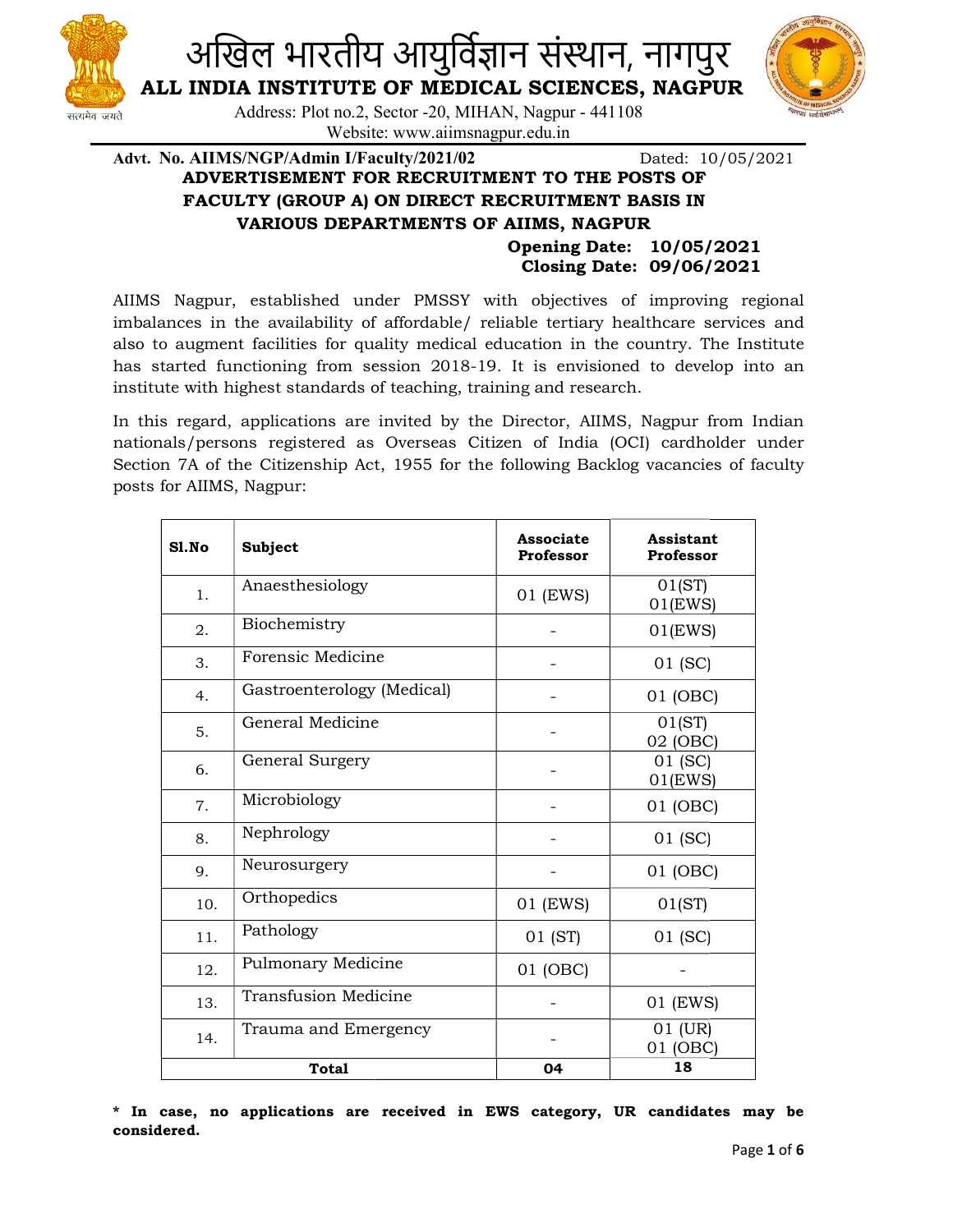#### POSTS AVAILABLE FOR DOWNGRADING UP TO THE POSTS OF ASSISTANT PROFESSOR

If suitable candidate(s) is (are) not found for posts of Associate Professor in the following departments, these posts will be filled up by lower cadre in their respective category as advertised. For example, post of Associate Professor (EWS-01 Post) in Department of Anaesthesiology can be filled by lower cadre (i.e. Assistant Professor) in EWS category in the same department.

Therefore, candidates having eligibility for lower cadre (Assistant Professor) may also apply in following departments where posts in higher cadre are advertised.

| Department         | <b>Associate Professor</b> |
|--------------------|----------------------------|
| Anaesthesiology    | 01 (EWS)                   |
| Orthopedics        | 01 (EWS)                   |
| Pathology          | 01 (ST)                    |
| Pulmonary Medicine | 01 (OBC)                   |
| Total              | በ4                         |

The eligibility criteria for various posts are given as under:

# Essential Eligibility Criteria:

| <b>S1.</b>     |                        |                                                                                                                                                                                                                                                                                                                                                                                                                                                                                                                                                                                                                                                                                                                                   |
|----------------|------------------------|-----------------------------------------------------------------------------------------------------------------------------------------------------------------------------------------------------------------------------------------------------------------------------------------------------------------------------------------------------------------------------------------------------------------------------------------------------------------------------------------------------------------------------------------------------------------------------------------------------------------------------------------------------------------------------------------------------------------------------------|
| No.            | Name of<br>Post        | <b>Qualification/Experience</b>                                                                                                                                                                                                                                                                                                                                                                                                                                                                                                                                                                                                                                                                                                   |
| $\mathbf{1}$   | Associate<br>Professor | <b>Essential:</b><br>1. A medical qualification included in the I or II schedule or part II<br>of the third schedule to the Indian medical council Act of 1956<br>(Persons possessing qualifications included in part II of third<br>schedule should also fulfill the condition specified in section<br>$13(3)$ of the Act.)<br>2. A post graduate qualification e.g. MD/MS or a recognized<br>qualification<br>equivalent<br>thereto<br>respective<br>in<br>the<br>discipline/subject.<br><b>Experience:</b><br>Six years teaching and/or research experience in a recognized<br>institution in the subject of specialty after obtaining the qualifying<br>degree of M.D./M.S. or a qualification recognized equivalent thereto. |
| $\overline{2}$ | Assistant<br>Professor | <b>Essential:</b><br>1 & 2 same as for Associate Professor.<br>For Trauma & Emergency, M.D. in Emergency Medicine or MD in<br>General Medicine or MS in General Surgery or a recognized<br>qualification equivalent thereto.<br><b>Experience:</b>                                                                                                                                                                                                                                                                                                                                                                                                                                                                                |
|                |                        | Three years teaching and/or research experience in experience in a                                                                                                                                                                                                                                                                                                                                                                                                                                                                                                                                                                                                                                                                |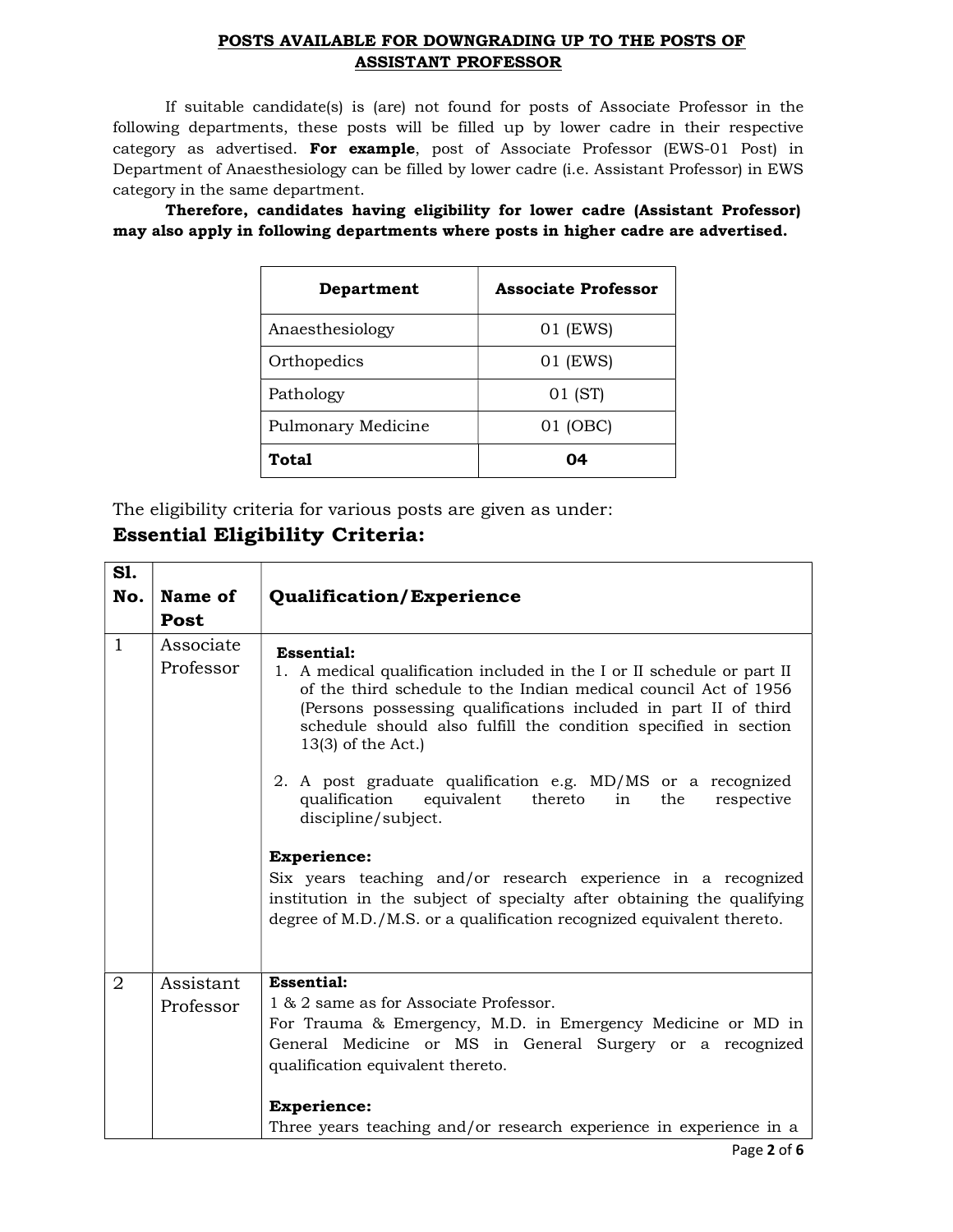| recognized institution in the subject of speciality after obtaining the<br>qualifying degree of M.D./M.S. Or a qualification recognized<br>equivalent thereto.                                                                                                                                                                                                                                                                                                               |
|------------------------------------------------------------------------------------------------------------------------------------------------------------------------------------------------------------------------------------------------------------------------------------------------------------------------------------------------------------------------------------------------------------------------------------------------------------------------------|
| Essential for Non-Medical Candidates (Applications are invited<br>only for the post of Assistant Professor in Biochemistry)<br>1. Post graduate qualification e.g. Masters degree in the concerned<br>discipline.<br>2. A doctorate degree of recognized university                                                                                                                                                                                                          |
| <b>Experience:</b><br>teaching and/or research experience in<br>Three<br>the<br>years<br>discipline/subject concerned after obtaining the doctorate degree.                                                                                                                                                                                                                                                                                                                  |
| <b>Essential for Superspeciality disciplines:</b><br>1. Same as for a point no. 1 Above<br>2. D.M.<br>respective discipline/subject for<br>in<br>the<br>medical<br>superspecialities and M.Ch. in the respective discipline/subject for<br>surgical superspecialities (2 years or 3 years or 5 years recognized<br>course) or a qualification recognized equivalent thereto.                                                                                                 |
| <b>Experience:</b><br>One-year teaching and/or research experience in a recognized<br>institution in the subject of speciality after obtaining the qualifying<br>degree of D.M./M.Ch. (2 years after MD/MS or 5 years recognized<br>course after MBBS) or qualification recognized equivalent thereto.<br>However, no experience is necessary for the candidates possessing the<br>3 years recognized degree of D.M./M.Ch or qualification recognized<br>equivalent thereto. |

#### Note:

- 1. 01 post is reserved for Persons with Disabilities (PwDs) on horizontal reservation. The following Physical requirement is required to fill up the post on horizontal basis. S, ST, W, MF, RW (ABBREVIATIONS USED: S=Sitting, ST=Standing W=Walking, MF=Manipulation by Fingers, RW=Reading & Writing)
- 2. Age and all other qualifications will be counted as on the closing date of application i.e., 09.06.2021.
- 3. The above vacancies are provisional and subject to variation. The Director, AIIMS, Nagpur reserves the right to vary the vacancies including reserved vacancies as per the Govt. of India rules/circulars and requirements. The reservation will be followed as per Government of India Rules.
- 4. Pay Scale for recruitment under Direct Recruitment Basis:

| Sl.<br>No. | Post                   | <b>Pay Scale</b>                                                                                                |
|------------|------------------------|-----------------------------------------------------------------------------------------------------------------|
| .,         | Associate<br>Professor | Level-13-A1+ (138300-209200) As per 7 <sup>th</sup> CPC plus<br>usual allowances including NPA (if applicable). |
| 2.         | Assistant<br>Professor | Level-12, (101500-167400) As per 7 <sup>th</sup> CPC plus usual<br>allowances including NPA (if applicable).    |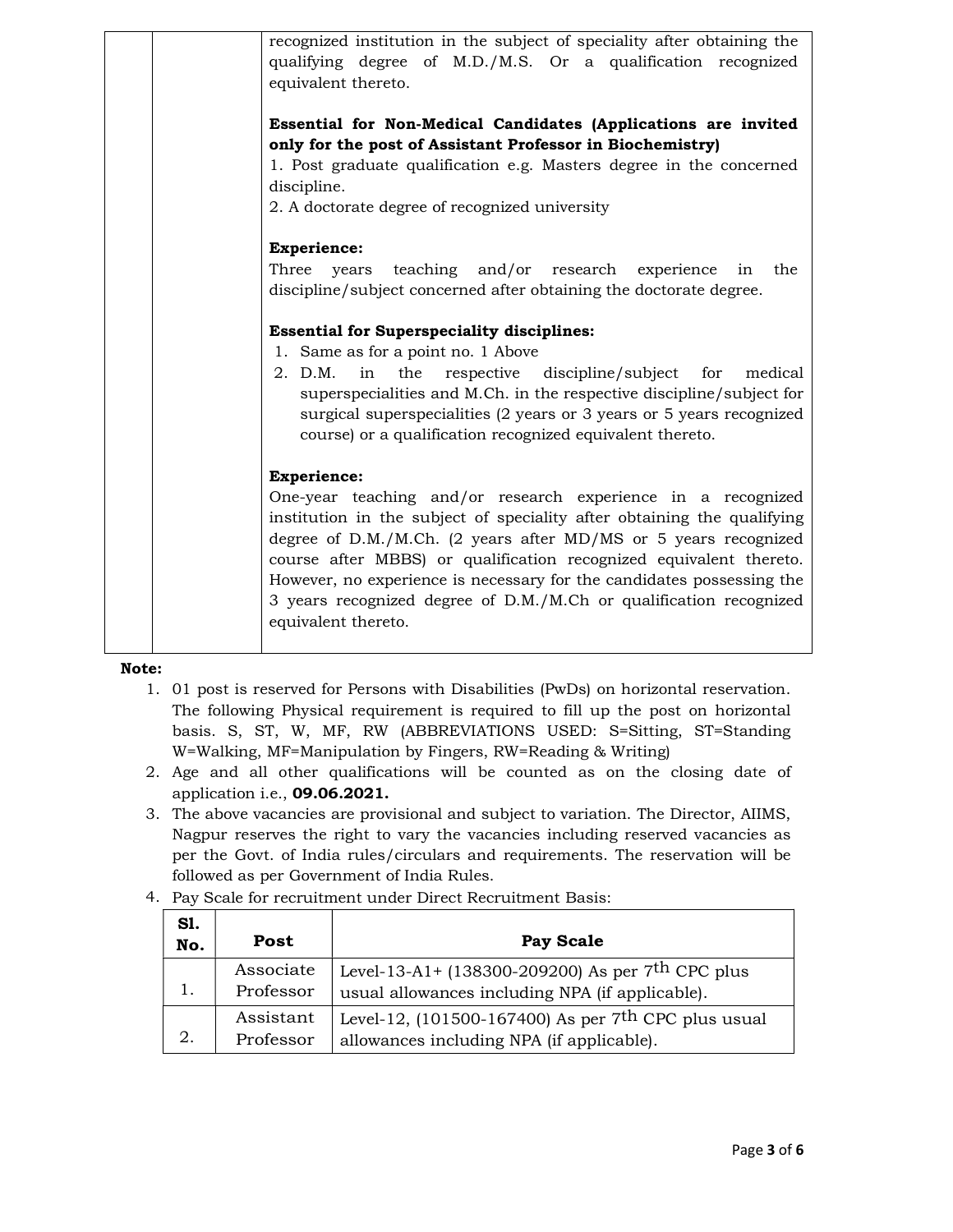## GENERAL CONDITIONS

- 1. The aspiring applicants satisfying the eligibility criteria in all respect must submit their application through **google form link** https://cutt.ly/5bmFEYR by 09.06.2021 and post by 24.06.2021.
- 2. The applicants applying in response to this advertisement should satisfy themselves regarding their eligibility for the aforesaid post and must fulfil all the eligibility criteria on or before **09/06/2021**, failing which their application will be rejected.

Candidates must fill in the application form in MS Word format as per the proforma given along with this Notice and take a printout of the same. The filled in application (with the photograph and signature) may be scanned in pdf format. The following list of documents (format) are to be uploaded via the google form link i.e. recruitment@aiimsnagpur.edu.in

- i. Filled application (pdf/word format)
- ii. Filled Brief of the Candidate. (Annexure I in pdf format)
- iii. Filled Power Point Presentation (Annexure II in MS PowerPoint format)
- iv. Scanned copies of original educational Certificates (From SSLC to PG) (Ph.D – For Non-Medical posts)
- v. Scanned copies of original experience Certificates (Teaching / Research experience as required for the post applied)
- vi. Scanned copies of other relevant documents
- vii. Scanned copies of latest original registration Certificates UG & PG

### All Relevant certificates are to be combined into a single PDF file and uploaded on the google form.

Duly signed print out of your application form along with, Annexure-I, selfattested photocopies of all the documents in support of age, educational qualification, experience, category etc. **MUST** be sent by Speed/Registered Post to The Director, AIIMS Nagpur, Administrative Block, Plot no.2, Sector -20, MIHAN, Nagpur – 441108 by 24/06/2021 failing which your candidature will not be considered for the above said post. The envelope should be super-scribed "APPLICATION FOR THE POST OF ………………………………….. (mention name of the post you have applied for)" and contain the following documents:

- i. Printout of application form.
- ii. Mark sheets and degrees.
- iii. Proof of Age.
- iv. Caste Certificate ST/SC/OBC (In prescribed format as per GoI norms)
- v. For EWS category Income and asset certificate as prescribed By GoI norms issued by Revenue officer not below the rank of Tahsildar.
- vi. Experience Certificate(s)
- vii. NOC (No Objection Certificate) for those Candidates who are working in Govt. Organization.
- viii. Two passport size Photographs.
- ix. Any other relevant documents.
- 3. Applicants must fill all the details carefully since after submission of application request for change in any information at any later stage will not be considered.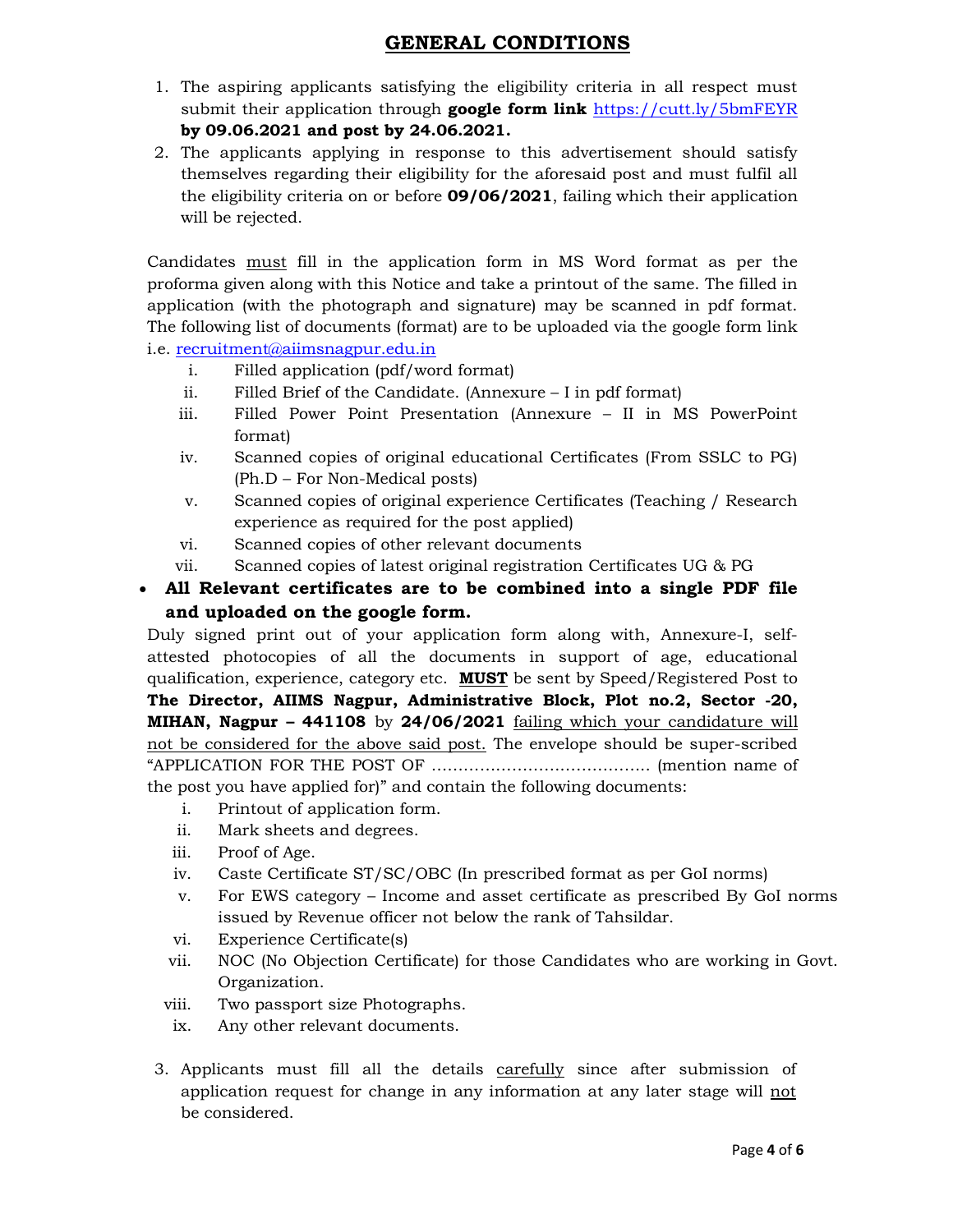- 4. Candidates who wish to apply for more than one post should apply separately for each post and pay the application fee for each post.
- 5. Relaxation in age will be as per GOI rules.
- 6. 4% reservation for PWD candidates (on horizontal basis).
- 7. Upper age limit:
- i. Associate Professor/Assistant Professor: Not exceeding 50 (Fifty) years as on closing date.
- ii. Upper age limit shall be determined as on last date of submission of online application.
- iii. No age relaxation would be available to SC/ST/OBC candidates applying for unreserved vacancies.
- iv. Age relaxation permissible to various categories is as under:

| Sl.<br>No. | Category            | Age relaxation permissible<br>beyond<br>the upper age limit |
|------------|---------------------|-------------------------------------------------------------|
|            | SC/ST               | 05 Years                                                    |
| 2          | OBC                 | 03 Years                                                    |
| 3          | PWD(OPH)            | 05 Years                                                    |
| 4          | Government Servant/ | 05 Years                                                    |
|            | Ex-Servicemen*      |                                                             |

\*As per Govt. of India rules

- 8. The decision of Director, AIIMS Nagpur in this regard shall be final and binding. The offer of appointment when made will be provisional and subject to verification of credentials (Educational & Personal) by competent authority. The vacancies are provisional and subject to variation. The Director, AIIMS, Nagpur reserves the right to vary the vacancies including reserved vacancies. No correspondence whatsoever would be entertained in this regard.
- 9. Application fee for General/OBC category Rs. 2,000/-, for SC/ST category Rs. 500/- is required to be remitted using the payment link given on the website https://aiimsnagpur.edu.in/recruitment\_notices. Any other instrument of payment is not acceptable. The Application fee is non-refundable. For PwD category application fee is exempted.
- 10. Those who are working in Central/State/Government/Semi-Government/Autonomous Institution must submit a "NO OBJECTION **CERTIFICATE"** from the employers at the time of interview.
- 11. Self-Attested photocopies of Degrees, Certificates, Mark sheets, Age proof, Caste certificates etc. may be annexed to the printed copy of the application and the same shall be produced in original along with photocopy for verification at the time of interview.
- 12. Based on bio-data, the Search cum Selection Committee may short-list Candidates for interview. Candidates called for interview will have to produce all relevant original documents in proof of details furnished in their application at the time of interview.
- 13. The interview will be held in Nagpur only. List of eligible candidates, Date, time & venue for interview shall be put up in the website. No TA/DA will be paid for appearing in the interview.
- 14. Canvassing of any kind will lead to disqualification. The prescribed qualification is minimum and mere possessing the same does not entitle any candidate for selection.
- 15. The appointment will be subject to review and probation of two years.